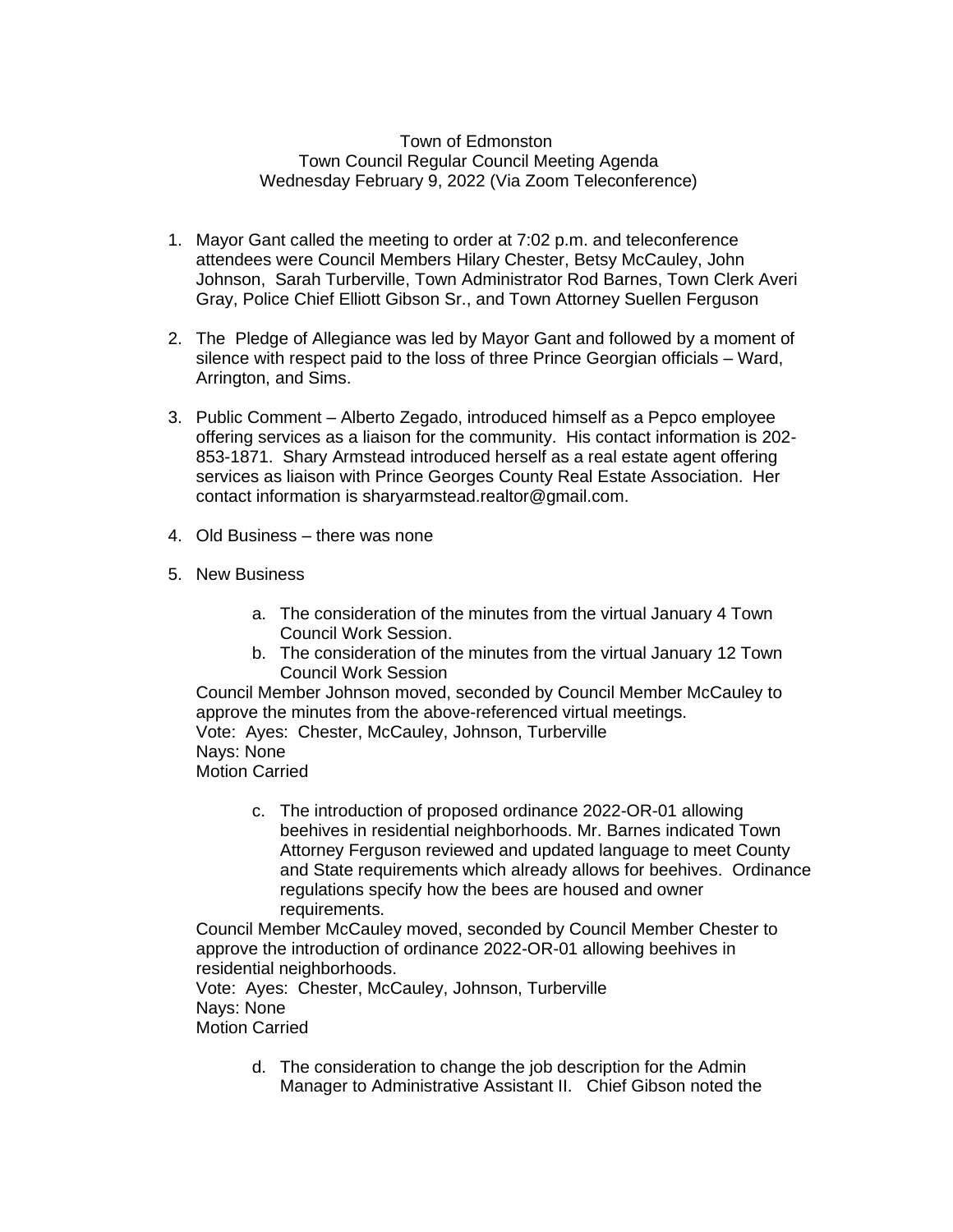change in title needed as the current title does not accurately represent the function of the job.

Council Member Turberville moved, seconded by Council Member McCauley to approve the change of the job description for the Admin Manager to Administrative Assistant II. Vote: Ayes: Chester, McCauley, Johnson, Turberville Nays: None Motion Carried

e. The consideration of approval of a Tree Inventory in public rights-of-way at a cost of \$5,746.00. Mr. Barnes noted efforts to enlist volunteers to conduct a tree inventory unsuccessful but Public Works has provided a list of the number of trees in the Town's right-of-way. Bartlett Tree Experts submitted an estimate to complete an inventory and survey of the condition of trees, tagging and providing a location map, and maintenance recommendations. Council Member Chester asked in work covers some private properties. Mr. Barnes noted that the work covers public right-of-way areas.

Council Member Chester moved, seconded by Council Member Johnson to the Tree Inventory in public right-of-way at a cost of \$5,746.

Vote: Ayes: Chester, McCauley, Johnson, Turberville Nays: None Motion Carried

f. The consideration of approval for the purchase of and installation of a digital sign at the Sunoco Market, (Kenilworth & Decatur) with Kerley Signs in the amount of \$22,075.00. (Recovery Funds). Council Member Turberville asked if the Town logo/colors will be added to digital sign. Mr. Barnes indicated it would and noted a concept drawing of what the messaging would look like will be shared with Council.

Council Member McCauley moved, seconded by Council Member Johnson to approve the purchase and installation of a digital sign at the Kenilworth & Decatur Sunoco Market.

Vote: Ayes: Chester, McCauley, Johnson, Turberville Nays: None Motion Carried

g. The consideration of approval of a 5-year lease purchase agreement in the amount of \$49,474.85 with First Government Lease for the purchase of a 2021 Ford Police Interceptor Utility AWD Cruiser from the Virginia Sheriffs' Association's Vehicle Procurement Program, including all necessary equipment. Chief Gibson proposed the purchase of a new police car moving out of regular service the Dodge Challenger marked vehicle with over 135,000 miles on it. The Council discussed the method of payment as a lease or using Recovery Funds which Mr. Barnes noted in the work session such purchases met the expanded guideline requirements. Council Member Chester asked if added protections for a lease versus an outright purchase. Mr. Barnes noted no interest fees to the Town would be the advantage. Council Member McCauley moved, seconded by Council Member Johnson to approve the purchase of a 2021 Ford Police Ford Police Interceptor Utility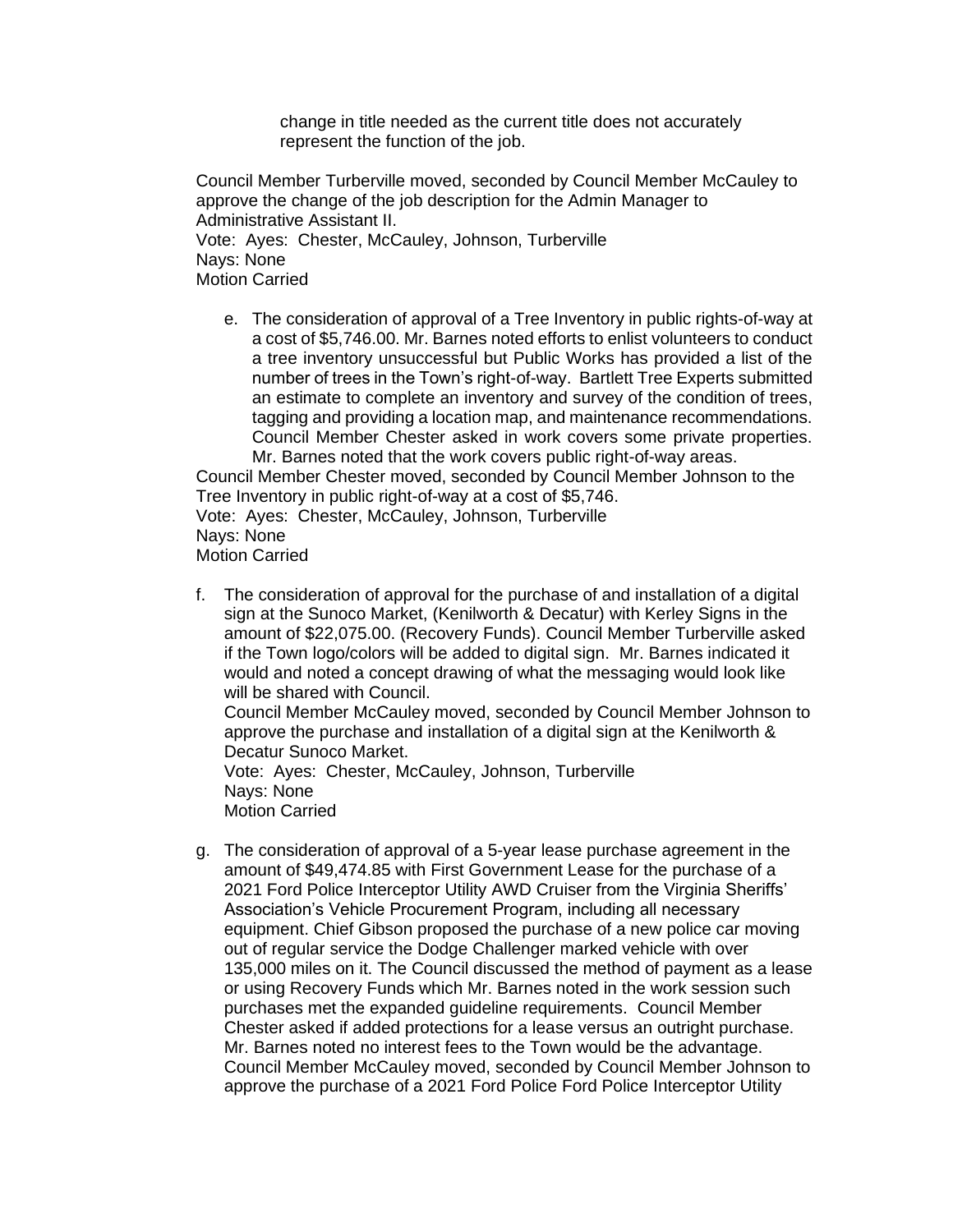AWD Cruiser from the Virginia Sheriffs' Association's Vehicle Procurement Program by using Recovery Act funding. Vote: Ayes: Chester, McCauley, Johnson, Turberville Nays: None Motion Carried

6. Police Department Report (Police and Code Enforcement) - Police Chief Gibson reported that there were four auto thefts and two thefts from autos in January. Flyers were passed out by the police department to businesses theft prevention tips. Chief Gibson also noted police enforcement will be enhanced due to frequent running of stop signs and they are:  $52<sup>nd</sup>$  & Decatur,  $51<sup>st</sup>$  & Decatur, and Lafayette & Taylor. Upcoming is "Coffee with a Cop" police department event at the Sunoco Market at Decatur & Kenilworth on Thursday, February 10<sup>th</sup> from 9-11am.

Council Member McCauley asked about the status of the part-time code enforcement officer and inquired if the use of noise meters could begin by April 1<sup>st</sup>. Chief Gibson reported the receipt of many applicants and the top five will be notified next week to schedule interviews. He also anticipates the purchase of noise meters along with training to occur within the next thirty days.

7. Town Administrator Report (General Government and Public Works) – Rod Barnes reported that information about the upcoming economic development has gone out to the community encouraging participation. The Black History Month zoom event is progressing toward its February 24<sup>th</sup> airing. The Town's social media strategy plan is currently in the strategy phase. Group text messaging has been added to the Town's promotional capabilities. March events center around the annual budgeting and on April  $9<sup>th</sup>$  the Town will celebrate Arbor Day with a tree giveaway/planting. That afternoon we will have a Caravan through the community celebrating Spring and giveaway goodie bags and seedlings to residents.

Council Member Chester reminded Council of her offer to help with the listening session for Spanish speakers during the upcoming Economic Development Strategy session if needed.

## 8. Council Dialogue

Council Member Johnson commented that the Town could use more trash pickup.

Council Member Turberville commented that some homes for sale are advertising as multi-unit with kitchens and wants to ensure code requirements are being met.

Town Attorney Ferguson mentioned programs that encourage homeownership and can include provisions about renting but noted adherence to zoning laws with difficulty to enforce.

## 9. Mayor's Comments

Mayor Gant reported an incident at William Wirt Middle School in which pellet/BB gun was found and applauded school principal Dr. Simile communications which focused on consequences, and the physical and mental health of the student body and staff.